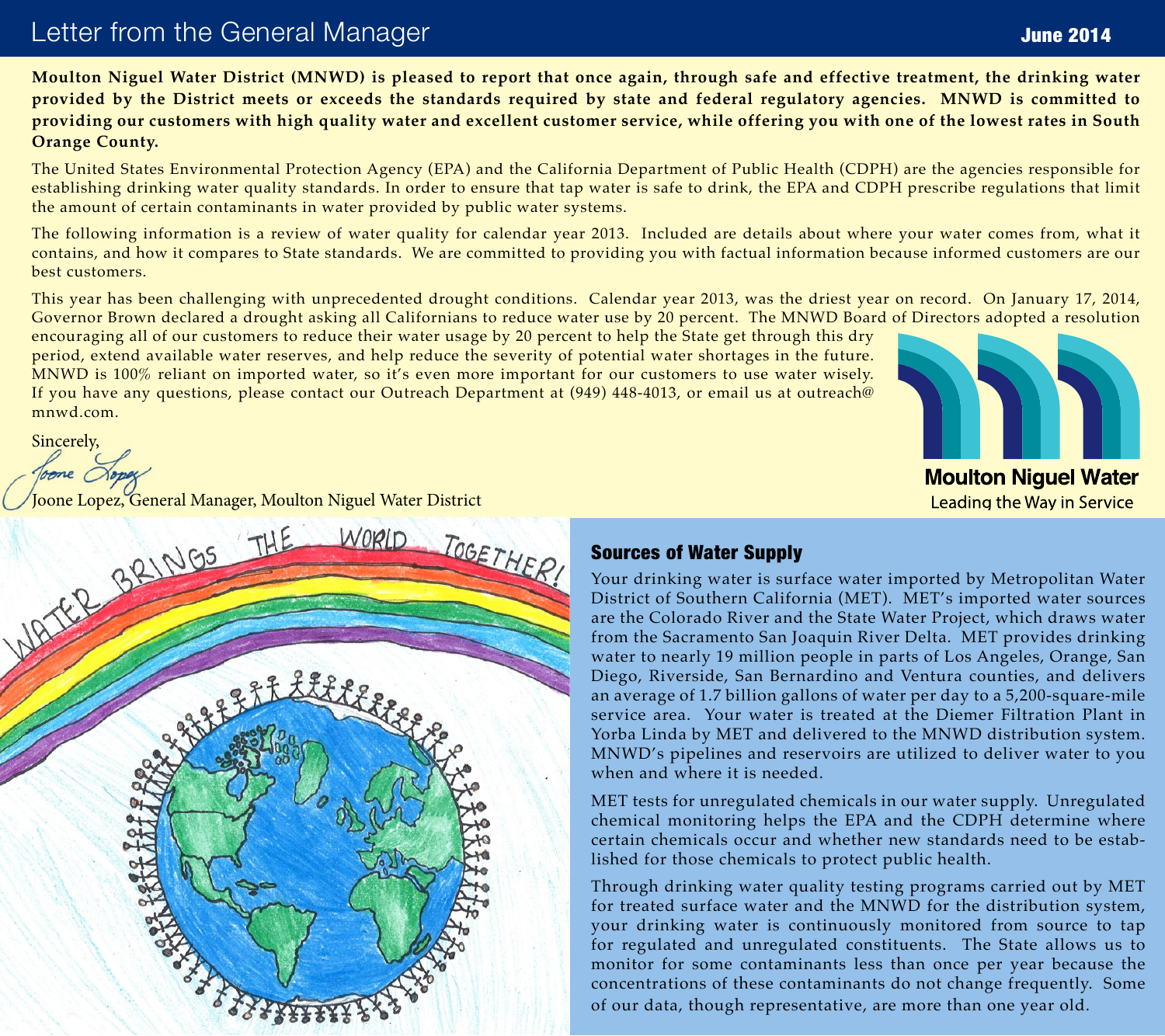

- a. MET's reporting level is 0.5 ppb for each of the trihalomethanes (bromodichloromethane, bromoform, chloroform, and dibromochloromethane) which is lower than the state DLR of 1.0 ppb.
- b. State DLR is 1.0 ppb for each of the following: dichloroacetic acid, trichloroacetic acid, monobromoacetic acid, and dibromoacetic acid; and 2.0 ppb for monochloroacetic acid.
- c. As a Primary Standard, the turbidity level of the filtered water were less than or equal to 0.3 NTU in 95% of the online measurements taken each month and did not exceed 1 NTU for more than one hour. Turbidity, a measure of the cloudiness of the water, is an indicator of treatment performance. The turbidity levels for grab samples at these locations were in compliance with the Secondary Standard.
- d. Total coliform MCLs: No more than 5.0% of the monthly samples may be total coliform-positive. Compliance is based on the combined distribution system sampling from all the treatment plants. In 2012, 8,037 samples were analyzed and six (6) samples were positive for total coliforms. The MCL was not violated.
- e. Aluminum, copper, MTBE and thiobencarb have both primary and secondary standards.
- f. CDPH considers 50 pCi/L to be the level of concern for beta particles; the gross beta particle activity MCL is 4 millirem/year annual dose equivalent to the total body or any internal organ.
- g. MET was in compliance with all provisions of the State's Fluoridation System Requirements.
- h. State MCL is 45 mg/L as nitrate, which is the equivalent of 10 mg/L as N.
- i. AI <10.0 = Highly aggressive and very corrosive water AI > 12.0 = Non-aggressive water AI  $(10.0 - 11.9)$  = Moderately aggressive water
- Positive SI index  $=$  non-corrosive; tendency to precipitate and/or deposit scale on pipes Negative SI index = corrosive; tendency to dissolve calcium carbonate

# Drinking Water and Your Health

# **Basic Information About Drinking Water**

# **Contaminants**

The sources of drinking water (both tap and bottled water) include rivers, lakes, streams, ponds, reservoirs, springs and wells. As water travels over the surface of land or through the ground, it can dissolve naturally-occurring minerals and, in some cases, radioactive material, and can pick up substances resulting from the presences of animal or from human activity. The presence of contaminants does not necessarily indicate that water poses a health risk. More information about contaminants and potential health effects can be obtained by calling the EPA's Safe Drinking Water Hotline at (800) 426-4791.

Contaminants that may be present in source water include:

- Microbial contaminants, such as viruses and bacteria, which may come from sewage treatment plants, septic systems, agricultural livestock operations, and wildlife.
- Inorganic contaminants, such as salts and metals, which can be naturally-occurring or result from urban stormwater runoff, industrial or domestic wastewater discharges, oil and gas production, mining, or farming.
- Pesticides and herbicides, which may come from a variety of sources such as agriculture, urban stormwater runoff, and residential uses.
- Organic chemical contaminants, including synthetic and volatile organic chemicals, which are by-products of industrial processes and petroleum production, and can also come from gas stations, urban stormwater runoff, agricultural application and septic systems.
- Radioactive contaminants, which can be naturally-occurring or be the result of oil and gas production and mining activities.

### **Drinking Water Fluoridation**

Fluoride has been added to U.S. drinking water supplies since 1945. Of the 50 largest cities in the U.S., 43 fluoridate their drinking water. In December 2007, MET joined a majority of the nation's public water suppliers in adding fluoride to drinking water in order to prevent tooth decay. In line with recommendations from the CDPH, as well as the U.S. Centers for Disease Control and Prevention, MET adjusted the natural fluoride level in imported treated water from the Colorado River and the State Water Project to the optimal range for dental health of 0.7 to 1.3 parts per million. Fluoride levels in drinking water are limited under California State regulations at a maximum dosage of two (2) parts per million.

*For additional information about fluoridation of drinking water, please contact the following agencies:*

• *United States Centers for Disease Control and Prevention*

*1-800-232-4636 • www.cdc.gov/fluoridation/*

- *California Department of Public Health (916) 449-5600 • www.cdph.ca.gov/certlic/ drinkingwater/Pages/Fluoridation.aspx*
- *American Water Works Association (800) 926-7337 • www.awwa.org*
- *For more information about MET's fluoridation program, please contact Edgar G. Dymally at (213) 217-5709 or at edymally@mwdh2o.com.*

# **Cryptosporidium**

*Cryptosporidium* is a microbial pathogen found in surface water throughout the United Sates. Although filtration removes Cryptosporidium, the most commonly-used filtration cannot guarantee 100% removal. Symptoms of infection include nausea, diarrhea, fever, and abdominal cramps. MET tested their source water and treated surface water for Cryptosporidium in 2013 but did not detect it. If it ever is detected, Cryptosporidium is eliminated by an effective treatment combination including sedimentation, filtration and disinfection.

The EPA and the Federal Centers for Disease Control guidelines on appropriate means to lessen the risk of infection by Cryptosporidium and other microbial contaminates, are available from EPA's Safe Drinking Water Hotline at (800) 426-4791.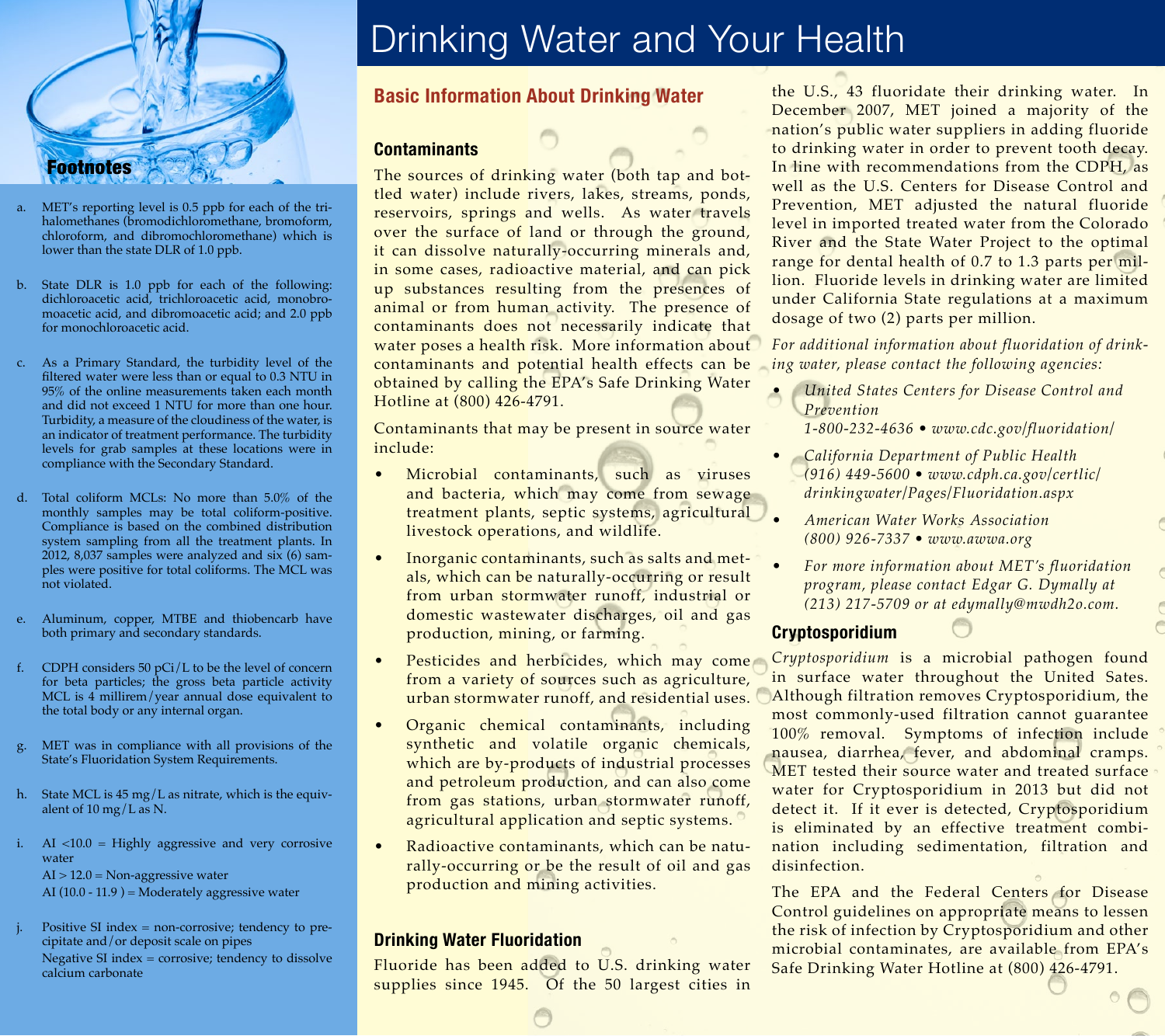# **Information You Should Know About the Quality of Your Drinking Water**

### **Immuno-Compromised People**

Some people may be more vulnerable to contaminants in drinking water than the general population. Immuno-compromised persons, such as persons with cancer undergoing chemotherapy, persons who have undergone

organ transplants, people with HIV/AIDS or other immune system disorders, some elderly, and infants can be particularly at risk from infections. These people should seek advice about drinking water from their health care providers.

### **About Lead in Tap Water**

If present, elevated levels of lead can cause serious health problems, especially for pregnant women and young children. Lead in drinking water is primarily from materials and components associated with service lines and home plumbing. MNWD is responsible for providing high quality drinking water, but cannot control the variety of materials used in household plumbing components. When your water has been sitting for several hours, you

can minimize the potential for lead exposure by flushing your tap for 30 seconds to two (2) minutes before using water for drinking or cooking. If you are concerned about lead in your water, you may wish to have your water tested. Information on lead in drinking water, testing methods, and steps you can take to minimize exposure is available from the Safe Drinking Water Hotline at (800) 426-4791, or http://www.epa.gov/safewater/lead.

# **Disinfectants and Disinfection By-Products**

### **Chloramines**

Disinfection of drinking water was one of the major public health advances in the 20th century. Disinfection is a major factor in reducing waterborne disease epidemics caused by pathogenic bacteria and viruses, and it remains an essential part of drinking water treatment today.

Chlorine disinfection has almost completely eliminated the risks of microbial waterborne diseases. Sufficient chlorine is added to your drinking water at the source of supply so that it does not completely dissipate through the distribution system pipelines. This "residual" chlorine helps to prevent the growth of bacteria in the pipelines that carry drinking water from the source into your home.

However, chlorine can react with naturally-occurring materials in the water to form unintended chemical by-products that may pose health risks, called Disinfection By-Products (DBPs). Trihalomethanes (THMs) and Haloacetic Acids (HAAs) are the most common and most studied DBPs found in drinking water treated with chlorine.

All of MNWD's drinking water is disinfected with chloramines, a combination of chlorine and ammonia. In addition, MNWD maintains its stored water through the addition of chloramines, as needed. Chloramines are effective killers of bacteria and other microorganisms that may cause disease. Compared to chlorine alone, chloramines last longer in the distri-

> bution system, form lower levels of THMs and HAAs, and have no odor when used properly.

> A major challenge is how to balance the risks from microbial pathogens and DBPs. The Safe Drinking Water Act requires the EPA to develop rules to achieve these goals. In 1979, the EPA set the maximum amount of total THMs allowed in drinking water at 100 parts per billion as an annual running average. Effective in January 2002, the Stage 1 Disinfectants/Disinfection By-Products Rule lowered the total THM maximum amount to 80 parts per billion. It also added HAAs to the list of regulated chemicals in drinking water. Your drinking water complies with the Stage 1 Disinfectants/ Disinfection By-Products Rule.

> In 2006, the EPA finalized Stage 2 of the regulation, which further controls allowable

levels of DBPs in drinking water without compromising the disinfection process. A required distribution system evaluation was completed in 2008 and a Stage 2 monitoring plan has been approved by CDPH. Full Stage 2 compliance began in 2013.

People who use kidney dialysis machines may want to take special precautions and consult their health care providers for the appropriate type of water treatment. Customers who maintain fish ponds, tanks or aquariums should also make necessary adjustments in water quality treatment, as these disinfectants are toxic to fish. For further information or if you have any questions about chloramines, please call MNWD at (949) 448-4013.

# **Water Hardness**

Levels of calcium and magnesium, which occur naturally in water, are the primary substances that determine whether water is hard or soft. Water from the Colorado River, MNWD's primary source of water, contains fairly high levels of these minerals and is considered "hard." Water hardness does not affect health. However, hard water does require more soap than soft water and will, over time, leave mineral deposits on plumbing fixtures. In 2013, the hardness found in your water averaged 250 parts per million or 14.6 grains per gallon.

**This report contains important information about your drinking water.**  *Please speak with someone who understands this information and who can translate it for you.* "هذا ألنقرير يحتوي على معلوماً ت مهمّه تتعلّق بمياه ألشفة (أو ألشرب). ترجم التقرير ¸ أو تكلم مع شخص يستطيع أن يفهم ألتقرير ." 此份有关你的食水报告,内有重要资料和讯息,请找 他人为你翻译及解释清楚。 此份有關你的食水報告,內有重要資料和訊息,請找 他人為你翻譯及解釋清楚。 این اطلاعیه شامل اطلاعات مرمی راجع به آب آ شامیدنی است.اگر نمیتوانیداین اطلاعات را بزبان انگلیسی .<br>بخوانیدلطفاازکسیکهمیتواندیاریبگیریدتامطالب(ایرایشمایهفارسی-ترجمهکند.

Este informe contiene información muy importante sobre su agua potable. Tradúzcalo o hable con alguien que lo entienda bien.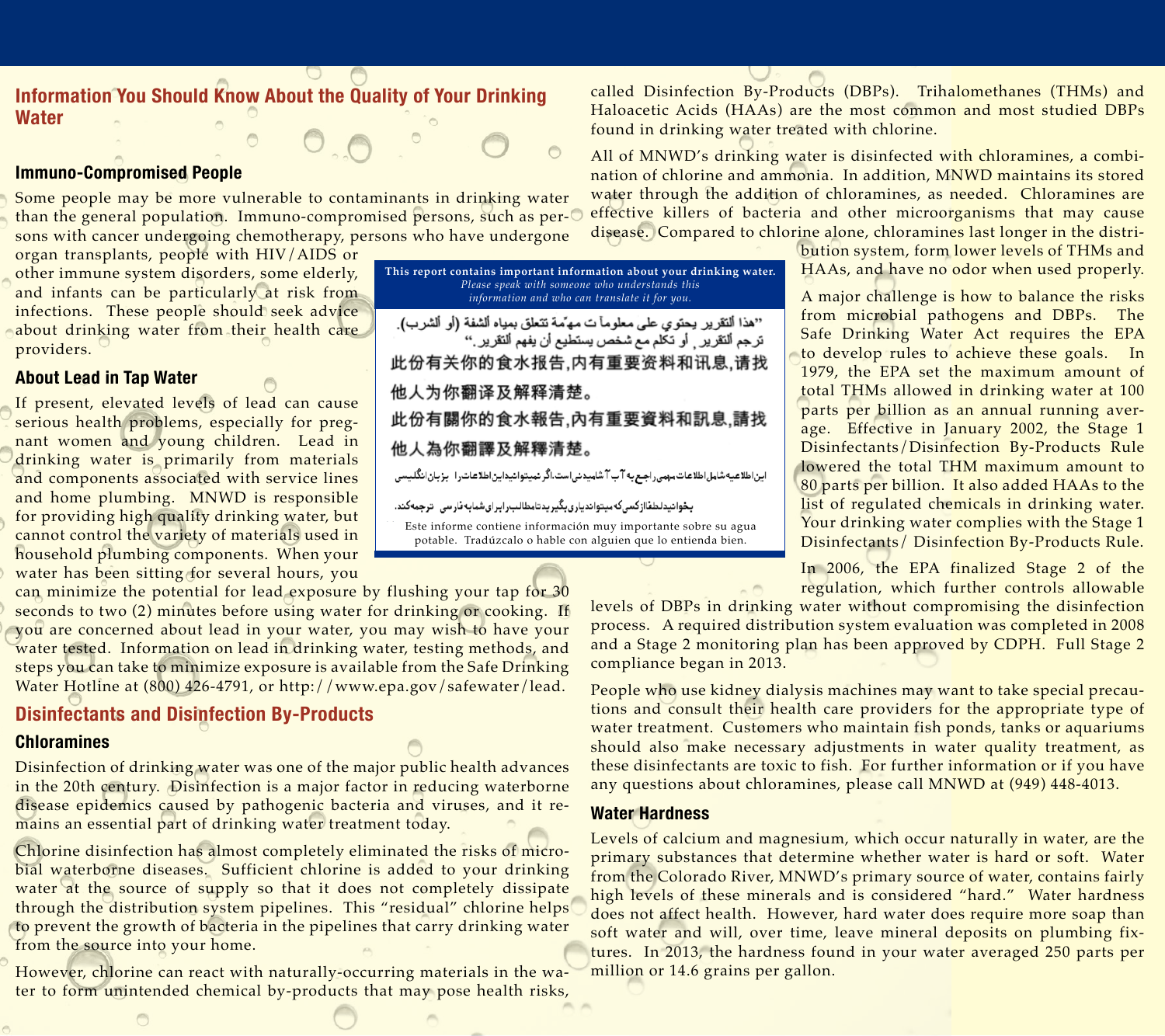# 2013 Moulton Niguel Water District Distribution System Water Quality

| <b>Disinfection By-Products</b>                                                                                                                                                                                                                                                             | <b>MCL (MRDL/</b><br><b>MRDLG)</b> | <b>Average</b><br><b>Amount</b> | <b>Range of Detections MCL Violation?</b>            |                                                                 |                      | <b>Typical Source Of Contaminant</b> |  |  |
|---------------------------------------------------------------------------------------------------------------------------------------------------------------------------------------------------------------------------------------------------------------------------------------------|------------------------------------|---------------------------------|------------------------------------------------------|-----------------------------------------------------------------|----------------------|--------------------------------------|--|--|
| Total Trihalomethanes (ppb) (a)                                                                                                                                                                                                                                                             | 80                                 | 66.0                            | $40.3 - 75.9$                                        | No                                                              |                      | By-products of chlorine disinfection |  |  |
| Haloacetic Acids (ppb) (b)                                                                                                                                                                                                                                                                  | 60                                 | 27.0                            | $11.8 - 35.7$                                        | $\overline{\text{No}}$                                          |                      | By-products of chlorine disinfection |  |  |
| Chlorine Residual (ppm)                                                                                                                                                                                                                                                                     | (4/4)                              | 2.04                            | $0.6 - 3.0$                                          | $\overline{N_{O}}$                                              |                      | Disinfectant added for treatment     |  |  |
| <b>Aesthetic Quality</b>                                                                                                                                                                                                                                                                    |                                    |                                 |                                                      |                                                                 |                      |                                      |  |  |
| Color (color units)                                                                                                                                                                                                                                                                         | $15*$                              | $5$                             | $ND - 5$                                             | No                                                              |                      | <b>Erosion of natural deposits</b>   |  |  |
| Odor (TON)                                                                                                                                                                                                                                                                                  | $3^*$                              | $\overline{0.8}$                | $0.5 - 2.0$                                          | $\overline{\text{No}}$                                          |                      | <b>Erosion of natural deposits</b>   |  |  |
| Turbidity (NTU) (c)                                                                                                                                                                                                                                                                         |                                    | 0.28                            | $0.11 - 1.9$                                         | $\overline{\text{No}}$                                          |                      | <b>Erosion of natural deposits</b>   |  |  |
| Eight (8) locations in the distribution system are tested quarterly for total trihalomethanes and haloacetic acids; 52 samples are tested monthly for color,<br>odor and turbidity. *Contaminant is regulated by a secondary standard to maintain aesthetic qualities (taste, odor, color). |                                    |                                 |                                                      |                                                                 |                      |                                      |  |  |
| <b>Bacterial Quality</b>                                                                                                                                                                                                                                                                    | <b>MCL</b>                         | <b>MCLG</b>                     | <b>Highest Monthly %</b><br><b>Percent Positives</b> | <b>MCL Violation?</b>                                           |                      | <b>Typical Source Of Contaminant</b> |  |  |
| Total Coliform Bacteria (d)                                                                                                                                                                                                                                                                 | 5%                                 | $\theta$                        | 0.79%                                                | N <sub>o</sub>                                                  |                      | Naturally present in the environment |  |  |
| No more than 5% of the monthly samples may be positive for total coliform bacteria. The occurrence of two (2) consecutive total coliform positive<br>samples, one of which contains fecal coliform/E. coli, constitutes an acute MCL violation.                                             |                                    |                                 |                                                      |                                                                 |                      |                                      |  |  |
| <b>Lead and Copper Action Levels and Residential Taps</b>                                                                                                                                                                                                                                   |                                    |                                 |                                                      |                                                                 |                      |                                      |  |  |
|                                                                                                                                                                                                                                                                                             | <b>Action Level</b><br>(AL)        | Health<br>Goal                  | 90th Percentile<br>Value*                            | <b>Sites</b><br><b>Exceeding</b><br>AL $/$ # of<br><b>Sites</b> | <b>AL Violation?</b> | <b>Typical Source Of Contaminant</b> |  |  |
| Lead (ppb)                                                                                                                                                                                                                                                                                  | 15                                 | 0.2                             | < 0.5                                                | 0/51                                                            | No                   | Corrosion of household plumbing      |  |  |
| Copper (ppm) (e)                                                                                                                                                                                                                                                                            | 1.3                                | 0.3                             | 0.200                                                | 0/51                                                            | No                   | Corrosion of household plumbing      |  |  |

Every three (3) years, 50 selected residences are tested for lead and copper at-the-tap. The most recent set of samples were collected in September 2012. Lead was detected in three (3) residences, which exceeded the regulatory Action Level (AL). Copper was detected in 22 residences; zero (0) exceeded the regulatory AL. A regulatory AL is the concentration of a contaminant which, if exceeded, triggers treatment or other requirements that a water system must follow.

**\* 90th Percentile:** The value in data set in which 90% of the set is less than or equal to this value. There is no MCL for lead and copper. Instead, the 90th percentile value of all samples from household taps in the distribution system cannot exceed an AL of 0.015 mg/L for lead and 1.3 mg/L for copper.

### **Alternative Resources**

The Metropolitan Water District of Southern California operates the Robert B. Diemer Water Treatment Plant in Yorba Linda, which treats water delivered to our region from Northern California and the Colorado River before it is delivered to water providers including MNWD, and then to our customers. The Diemer Plant closes periodically to undergo extensive upgrades, rehabilitation and/or maintenance to the facility's treatment and disinfection systems. MNWD relies upon our investments into various water system reliability projects to continue to provide drinking water throughout our service area during planned shutdowns or emergencies. During the year 2013, MNWD received less than one (1) percent of its drinking water from Irvine Ranch Water District (IRWD). If you would like more information regarding IRWD's Distribution System's Water Quality, please contact Lars D. Oldewage at (949) 453-5858.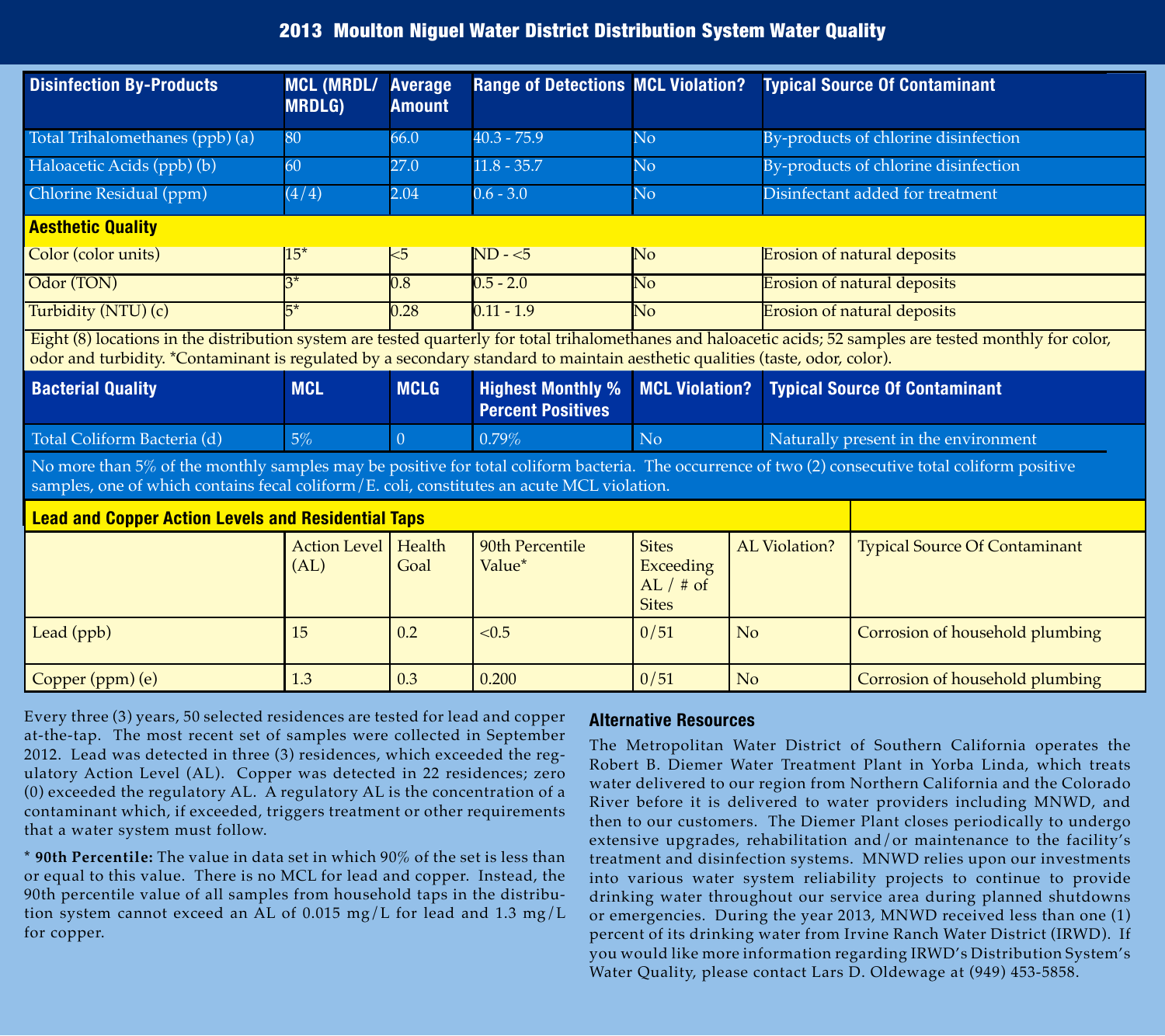#### 2013 Metropolitan Water District of Southern California Treated Surface Water **Abbreviations**<br>AI Aggressiv AI Aggressiveness Index<br>AL Action Level AL Action Level<br>DLR Detection Lin DLR Detection Limits for Purposes of Reporting<br>MCI Maximum Contaminant Level MCL Maximum Contaminant Level<br>MCLG Maximum Contaminant Level MCLG Maximum Contaminant Level Goal<br>MRDL Maximum Residual Disinfectant Le Maximum Residual Disinfectant Level N Nitrogen<br>N/A Not Appl N/A Not Applicable<br>ND Not Detected ND Not Detected<br>NL Notification I NL Notification Level<br>NTU Nephelometric Tui NTU Nephelometric Turbidity Units<br>pCi/L picocuries per liter pCi/L picocuries per liter<br>PHG Public Health Goal PHG Public Health Goal<br>ppb parts per billion or ppm parts per million or milligrams per liter  $(mg/L)$ <br>SI Saturation Index (Langelier) SI Saturation Index (Langelier)<br>TOC Total Organic Carbon TOC Total Organic Carbon<br>TON Threshold Odor Num TON Threshold Odor Number<br>TT Treatment Technique is TT Treatment Technique is a required process intended to reduce the level of a contaminant in drinking water Chemical MCL PHG (MCLG) DLR Average<br>Amount Range of Detections **MCL** Violation? Typical Source of Contaminant **Radiologicals** Gross Alpha Particle Activity (pCi/L) 15 (0) 3 3 3 ND - 3 No Erosion of natural deposits<br>Gross Beta Particle Activity (pCi/L) (f) 50 (0) 4 ND ND - 4 No Decay of natural and man-1 Gross Beta Particle Activity (pCi/L) (f) 50 (0) 4 ND ND - 4 No Decay of natural and man-made deposits<br>Uranium (pCi/L) 20 0.43 1 2 2 No Erosion of natural deposits Erosion of natural deposits **Inorganic Chemicals** Aluminum (ppb) (e) 1,000 600 50 160 100 - 230 No Residue from water treatment process: natural deposits erosion Arsenic (ppb) 10 0.004 2 2.0 2 No Natural deposits erosion, glass and electronics and electronics production wastes Fluoride Treatment-related (ppm) (g) 2.0 1 0.1 0.8 0.7 - 1.0 No Water additive that promotes strong teeth<br>Fluoride Naturally-occurring (ppm) (g) 2.0 1 0.1 0.8 0.7 - 1.3 No Erosion of natural deposits Fluoride Naturally-occurring (ppm) (g) 2.0 1 1 0.1 0.8 0.7 - 1.3 No extended to natural deposite of natural deposits of natural deposite of  $\frac{0.8}{0.4}$  0.4 No  $\frac{0.8}{0.4}$  0.4 No Nitrate (as N) (ppm) (h) 10 10 0.4 0.4 0.4 No Runoff and leaching from fertilizer use; septic tank and sewage; natural deposits erosion **Secondary Standards** 200<sup>\*</sup> 600 50 180 100 - 230 No Residue from water treatment process: natural deposits erosion Chloride (ppm)  $500*$   $N/A$   $N/A$   $86$   $84 - 87$  No Runoff/leaching from natural deposits; seawater influence Color (units) 15<sup>\*</sup>  $N/A$  N/A  $\frac{1}{3}$  1 1 No Naturally-occurring organic materials<br>Odor Threshold (TON) 3<sup>\*</sup> N/A 1 3 3 No Naturally-occurring organic materials Odor Threshold (TON) 3\* N/A 1 3 3 No Naturally-occurring organic materials Substances that form ions in water; seawater influence  $\frac{1}{2}$ Sulfate (ppm) 500\*  $N/A$  0.5 190 180 - 200 No Runoff/leaching from natural deposits; industrial wastes Total Dissolved Solids (ppm) 1,000\*  $N/A$  N/A 540 520 - 560 No Substances that form ions in water; seawater influence **Unregulated Chemicals**  $N/A$   $N/A$   $N/A$   $N/A$   $110$   $93-120$  No<br>Boron (ppb)  $N = 1,000$   $N/A$   $100$   $140$   $140$   $N$ Runoff/leaching from natural deposits; industrial wastes  $N/A$   $N/A$   $N/A$   $N/A$   $60$   $59 - 61$  No<br>Chlorate (ppb)  $N = 800$   $N/A$   $20$   $56$   $28 - 72$  No By-product of drinking water chlorination; industrial processes Corrosivity (as AI) (i)  $N/A$   $N/A$   $N/A$   $12.3$   $12.3$  No Elemental balance in water; affected by temperature, other factors Corrosivity (as SI) (j)  $N/A$   $N/A$   $N/A$   $0.48$   $0.43 - 0.53$  No Elemental balance in water; affected by temperature, other factors Hardness (ppm) N/A N/A N/A 250 240 - 250 No<br>Hardness. Total (grains/gallon) N/A N/A N/A 14.6 Hardness, Total (grains/gallon)  $N/A$   $N/A$   $N/A$   $N/A$   $14.14$ <br>Magnesium (ppm)  $N/A$   $N/A$   $N/A$   $N/A$  $\frac{\text{Magnesium (ppm)}}{\text{N/A}}$   $\frac{\text{N/A}}{\text{N/A}}$   $\frac{\text{N/A}}{\text{N/A}}$   $\frac{\text{N/A}}{\text{N/A}}$   $\frac{22}{8.1}$   $\frac{22-23}{8.1}$  No pH (pH units)  $N/A$   $N/A$   $N/A$   $N/A$   $8.1$   $8.1$  No Potassium  $N/A$   $N/A$   $N/A$   $N/A$   $4.2$   $4.0 - 4.4$  No Sodium (ppm)  $N/A$   $N/A$   $N/A$   $N/A$   $84$   $82-87$  No TOC (ppm) TT N/A 0.30 2.5 2.2 - 2.7 No Various natural and man-made sources: TOC as a medium for the formation of disinfection by-products \* Contaminant is regulated by a secondary standard. Turbidity - Combined Filter Effluent Technique <u>|(TT)</u><br>|0.3 NTU **Turbidity Measurements** TT Violation? Typical Source of Contaminant 1) Highest single turbidity measurement (TT)  $\log_{10} 0.06$  No  $\log_{10} 0.06$ 2) Percentage of samples less than 0.3 NTU 100% 100% No Soil runoff

MRDLG Maximum Residual Disinfectant Level Goal

parts per billion or micrograms per liter ( $\mu$ g/L)

μS/cm microSiemen per centimeter; or micromho per centimeter (μmho/cm)